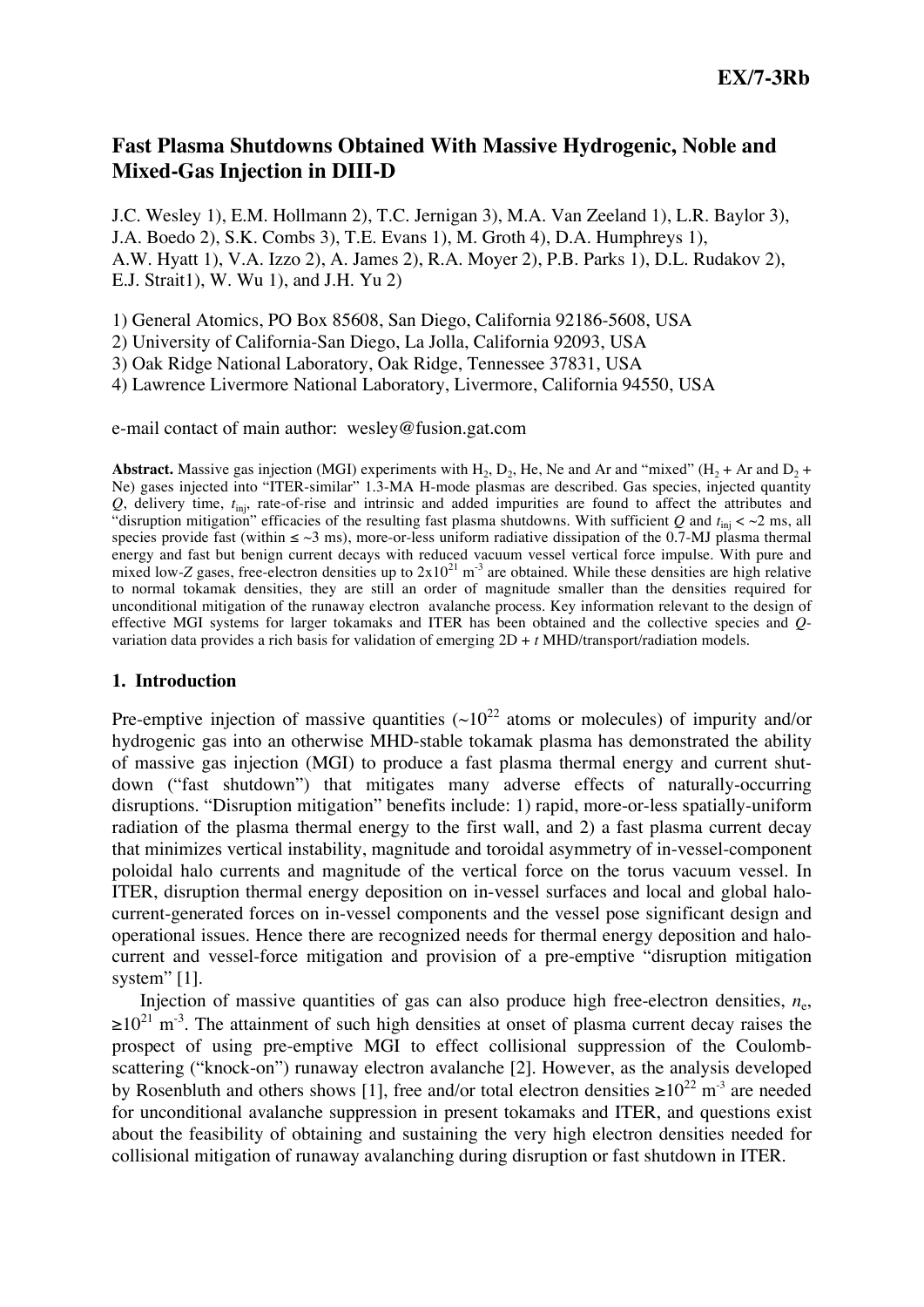Characteristics of unmitigated disruptions and their consequential effects (including runaway avalanching) and the physics basis and status of candidate disruption mitigation methods, plus extensive references to experimental results and theoretical modeling are given in Refs. [1] and [3]. The results presented here comprise new experiments conducted in DIII-D, wherein an array of fast-opening gas injection valves was used to systematically investigate the effects of gas delivery attributes and species on the disruption and runaway electron mitigation attributes of pre-emptive fast plasma shutdowns. New understanding of how MGI attributes affect the feasibility of obtaining effective disruption and runaway avalanche mitigation in present tokamaks and in ITER has been obtained.

The balance of this paper is organized in six sections. Section 2 introduces the injection system, key diagnostics and attributes of the "ITER-similar" target plasmas used for the studies. The fast-shutdown phenomenology and characteristics common to the subsequent parametric data presentations are found here. Sections 3 through 6 respectively present how thermal energy mitigation, current decay and vessel force mitigation and added free and total electron densities and runaway electron generation and inferred avalanche mitigation depend on gas quantity, species and delivery rate. Section 7 presents a summary of the results and discusses how they may apply to future MGI experiments for present tokamaks and for ITER.

#### **2. Experimental Setup, Diagnostics, Phenomenology and Metrics for Analysis**

A six-valve "MEDUSA" injector [4] that provides independent control of the gas pulse duration,  $t_{\text{ini}}$ , injected gas quantity,  $Q$ , and gas delivery waveform, i.e.,  $Q(t)$  is used. Open/close times for each valve are ~0.2 ms and  $t_{\text{inj}}$  for low-*Z* gases is typically  $\leq$ 2 ms. A 4-chord CO<sub>2</sub> interferometer allows accurate dynamic measurement of the very-high line-average electron densities,  $\bar{n}_e$ , obtained. The same MGI phenomenology, fast shutdown sequence and lack of neutral penetration beyond the separatrix seen in previously-reported single-valve MGI studies in DIII-D [5–7] are observed. Short-pulse gas delivery under conditions where  $Q(t)$  is now less restricted by injection tube rise time  $(\sim 10 \text{ ms}$  for experiments reported in [7]) results in appreciably faster onset of thermal collapse and plasma current  $(I_p)$  decay. Total shutdown times, from valve opening to end-of- $I_p$ , are now as short as 8 ms. About 2 ms is owed to the gas-sound-speed "flight time" from the valves to the plasma surface. Figures 1 and 2 show waveform data and the target plasma for the two highest-*Q* helium examples obtained.

Unless noted otherwise, data are obtained with an "ITER-similar" ELMy H-mode lowersingle-null  $D_2$  target plasma, with  $I_p = 1.30$  MA,



FIG. 1. Two high-density fast shutdowns obtained with massive helium injection.



FIG. 2. Target plasma equilibrium (#128226) with MEDUSA injector.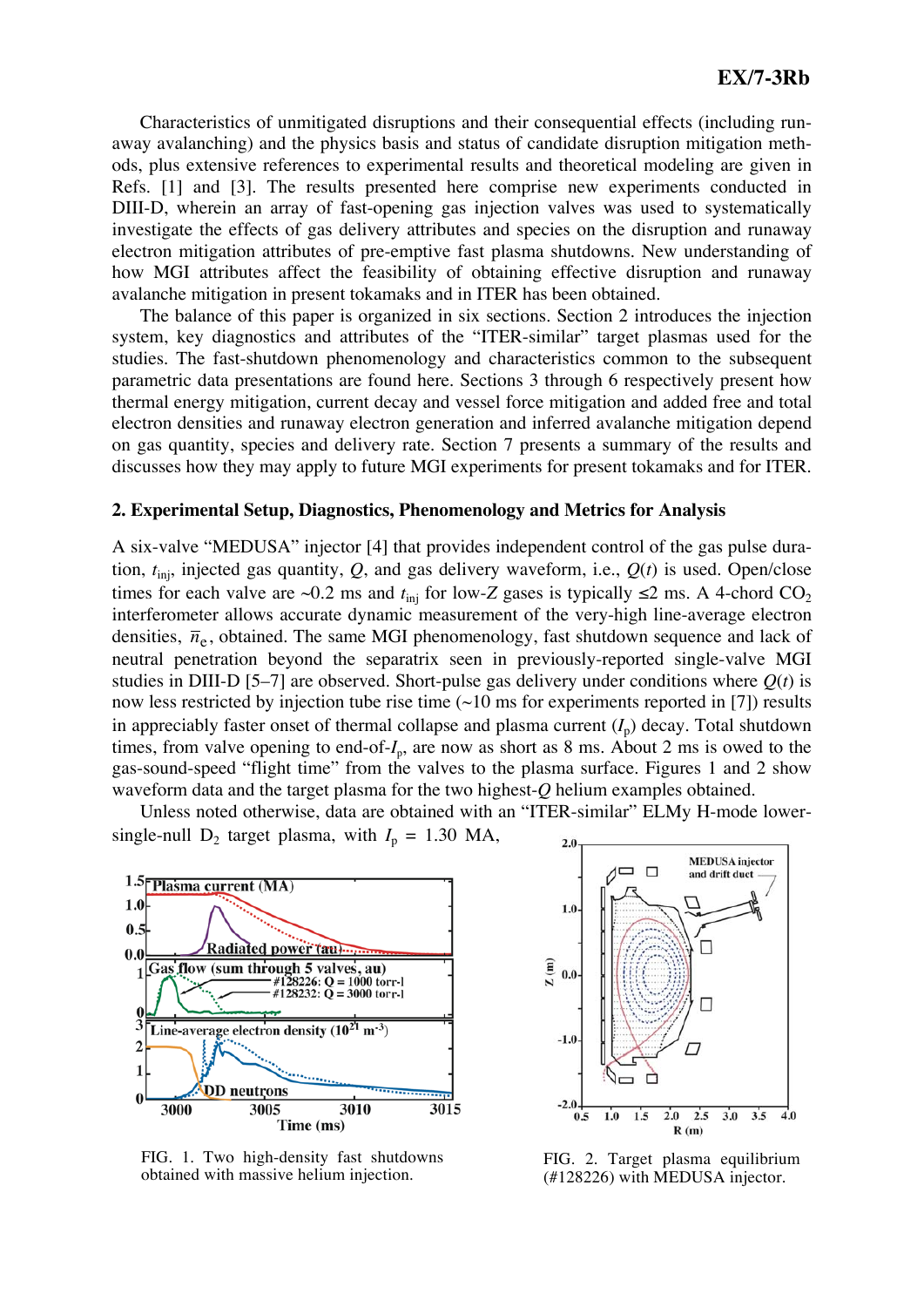$R_{\rm o} = 1.70$  m,  $a = 0.60$  m,  $q_{95} \sim 3.6$ ,  $\kappa_{\rm x} = 1.62$  and  $\delta_{\rm u/l} = 0.15/0.42$ . Here  $\kappa_{\rm x}$  and  $\delta_{\rm u/l}$  respectively denote the separatrix elongation and upper/lower separatrix triangularities. Plasma thermal energies,  $W_{th}$ , obtained with neutral beam heating, are typically about 0.7 MJ. Plasma magnetic energies,  $W_{\text{mag}}$ , internal to the poloidal field coil boundary, total about 1.5 MJ  $(0.9 \text{ MJ internal to the plasma})$ . Average toroidal current densities are  $0.7 \text{ MA/m}^2$  (cf  $\sim$ 0.7 MA/m<sup>2</sup> for ITER at 15 MA). Table I summarizes the gas species, quantities and equivalent "square-pulse" valve-open duration ranges for the 40 MGI examples interpreted here. Two ohmically-heated and three L-mode examples are included among the data. Instances where these target variations affect the fast shutdown attributes and discussion of how the "long-pulse" aspects of the injection affect the results follow.

|                | $\varrho$    | $N_{\text{inject}}$<br>(10 <sup>22</sup> ) | Number      | $t_{\rm inj}$ | Number of |                 |
|----------------|--------------|--------------------------------------------|-------------|---------------|-----------|-----------------|
| <b>Species</b> | (torr-l)     |                                            | of valves   | (ms)          | examples  | Note            |
| H <sub>2</sub> | 320-2000     | $1.1 - 7.1$                                | $1 - 6$     | $0.52 - 1.25$ | 7         |                 |
| H <sub>2</sub> | 1200-1500    | $4.2 - 5.3$                                |             | $3.8 - 4.9$   | 2         | "Long pulse"    |
| $H_2 + 2\%$ Ar | 2700         | 9.6                                        |             | 1.74          |           |                 |
| $D_2$          | $420 - 1200$ | $1.5 - 4.2$                                | 1, 2, 4, 6  | $1.00 - 2.10$ | 4         |                 |
| $D_2 + 2\%$ Ne | 720-1600     | $2.5 - 4.1$                                | 2, 4, 6     | $1.33 - 1.80$ | 2         |                 |
| $D_2 + 5\%$ Ne | $460 - 2000$ | $1.6 - 7.1$                                | 2, 4, 6     | $0.81 - 1.67$ | 3         |                 |
| He             | $240 - 1000$ | $0.85 - 3.5$                               | $1 - 5$     | $0.95 - 1.25$ | 5         | 1 L-mode        |
| He             | 3000         | 1.06                                       | 5           | 2.86          |           | "Long pulse"    |
| Ne             | $120 - 1100$ | $0.42 - 3.9$                               | $1-4, 6$    | $1.09 - 1.82$ | 6         |                 |
| Ar             | $50 - 500$   | $0.18 - 1.8$                               | $1-3, 5, 6$ | $0.71 - 2.38$ | 4         | $2OH, 2L$ -mode |
| Ar             | $900 - 1300$ | $3.2 - 4.6$                                | 3, 6        | $4.3 - 6.2$   | 3         | "Long pulse"    |

TABLE I. Injection parameters and notes for MEDUSA MGI experiments

All of the MEDUSA examples share a common phenomenology. Figure 3 shows the event sequence and metrics relevant to the analysis and interpretations that follow. There are three distinct phases: 1) gas delivery and edge "fueling", with edge accumulation of the entrained ions and electrons, 2) a brief period of strong MHD activity and internal magnetic

reconnection that effects a more-or-less global degree of "MHD mixing" and rapid central thermal energy outflow to the radiating edge, and 3) a rapid current decay that is accompanied by a downward-going vertical instability of the current channel. Event times are determined from fast (~50 μs resolution)  $I_p(t)$  and  $\bar{n}_e l(t)$  [line-integral density] waveforms. These data, coupled with valve reservoir loss measurements of *Q*, are sufficient to quantify the time scales of the shutdown sequence and to make estimates of the resulting free electron density and in-plasma gas assimilation at, or shortly after onset of the  $I_p$ decay. Key parameters are: i) "thermal collapse" (TC) onset time,  $\Delta t_{\text{TC}} = t_{\text{TC-onset}} - t_{\text{first-gas}}$ , where  $t_{\text{first-gas}}$  $_{gas}$  is the arrival of the first increment of gas at the plasma surface, ii) normalized "current contraction" magnitude,  $I_p^*(-) = I_{p,\text{min}}/I_{p0}$ , for the



FIG. 3. Schematic MGI waveforms, events and metrics. Variations in the  $I_p$ waveform are exaggerated for clarity. Compare to Fig. 1.

slow  $I_p$  decay that precedes onset of the thermal collapse, and iii) the subsequent normalized "current expansion" magnitude,  $I_p^*(+) = I_{p,\text{max}}/I_{p,\text{min}}$ . The fourth parameter, the average rate of "current expansion" magnitude,  $I_p^*(+) = I_{p,\text{max}}/I_{p,\text{min}}$ .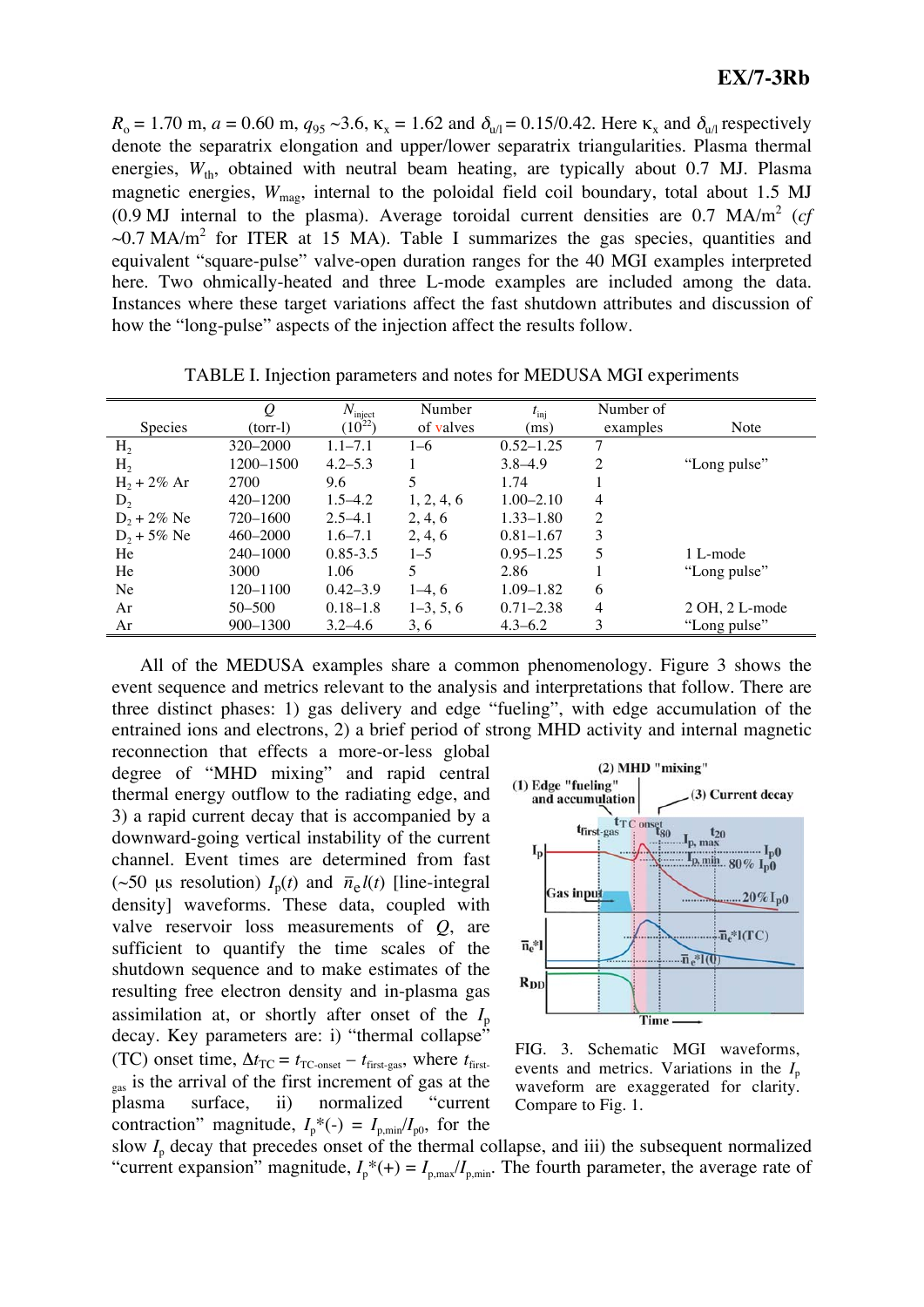current decay,  $t_{\text{CO}} = 5/3*(t_{20} - t_{80})$ , provides a metric for the  $I_p$  decay. Here  $t_{80}$  and  $t_{20}$  are the times for  $I_p$  to decay to 80% and 20% of the initial before-injection plasma current  $I_{p0}$ . The  $t_{\text{CO}}$ metric is used to interpret of the  $I_p$  decay attributes of natural disruptions that comprise the multi-tokamak International Disruption Database (IDDB) [8].

#### **3. Thermal Energy Mitigation**

With sufficient Q, fast (within 1.5–2 ms) onset of thermal-collapse radiative dissipation [5] of the plasma thermal energy ( $W_{th} = \sim 0.7$  MJ) is obtained for all species. As Fig. 1 demonstrates, most of the dissipation occurs during a  $\sim$ 1-ms period that coincides with the disruption-like  $I_p$ "spike" that indicates onset of internal magnetic reconnection and broadening of the current profile. Collapse of the central plasma temperature and DD neutron emission correlates, within  $\sim \pm 100$  μs, with the *I*<sub>p</sub>-spike rise detected by fast measurements of *I*<sub>p</sub>(*t*). Hence, onset time of the  $I_p$  spike provides a "magnetic" indication of the onset of thermal collapse.

Bolometric tomography [9] shows that the principal radiation comes from a shallow region near the plasma edge, and that the main-plasma radiation is more-or-less uniform toroidally. While there are clear indications, especially for high-Z injection, of significant 3-D and 2-D localization effects during the initial impurity influx/uptake phase, the relative symmetry of the principal radiated power and coincidence of the radiation peak with the  $I_p$ spike show that the dynamics of the thermal collapse phase is mediated by a rapid outflow of central plasma energy initiated by rapid growth of internal global MHD activity [7]. Estimated time-weighted first-wall energy loadings,  $W_{th}/(A_{FW} * t^{0.5})$ , are ~0.3 MJ-m<sup>-2</sup> s<sup>-0.5</sup>, well short of the melting/ablation thresholds for a carbon or metallic wall. While area-normalized energy loadings obtained in DIII-D experiments fall well short of ITER loadings, the relatively good spatial uniformity and lack of excessive time peaking support the feasibility of obtaining benign radiative thermal energy dissipation in ITER. Detailed presentation of the bolometric data and radiation attributes of

MEDUSA fast shutdowns is found in [9].

Figure 4 demonstrates that with sufficient *Q*,  $\Delta t_{\text{TC}}$  reaches a species-independent minimum of  $\approx$ 2 ms. Exceptions to this conclusion about speciesindependent "saturation" include two faster-onset examples for Ar into ohmically-heated plasmas, and indications of a further modest reduction of onset time for mixed gases relative to their pure-gas counterparts. However, the limited variation in the mixed-gas parameters and number of examples make speculation with regard to  $\Delta t_{\text{TC}}$  for higher-*Q* and/or higher-concentration mixed-gas MGI premature.

Figure 5 shows the effect of species and *Q* on the current profile contraction and expansion indicators.



FIG. 4. Thermal collapse onset times for MEDUSA MGI.

Data from past DIII-D experiments with slower-rise single-valve "open-valve" (OV) and "high-intensity" (HI) injectors (described respectively in [6] and [7]) are included for comparison. While a wide range of contraction and expansion indicators and the "expansion/contraction" ratio  $R = [I_p^*(+) - 1]/[1 - I_p^*(-)]$  are obtained in both past and present experiments, tendencies for MEDUSA to produce lower same-species and global contraction parameters and for both contraction and expansion factors to decrease with increasing *Q* are evident. Note the high- $Q$  He and  $D_2$  and  $H_2$  mixed-gas examples, which have indicators in the range  $0.97 \le I_p^*(-) \le 0.99$  and  $1.05 \ge I_p^*(-) \ge 1.01$ . Onset of global current decay in these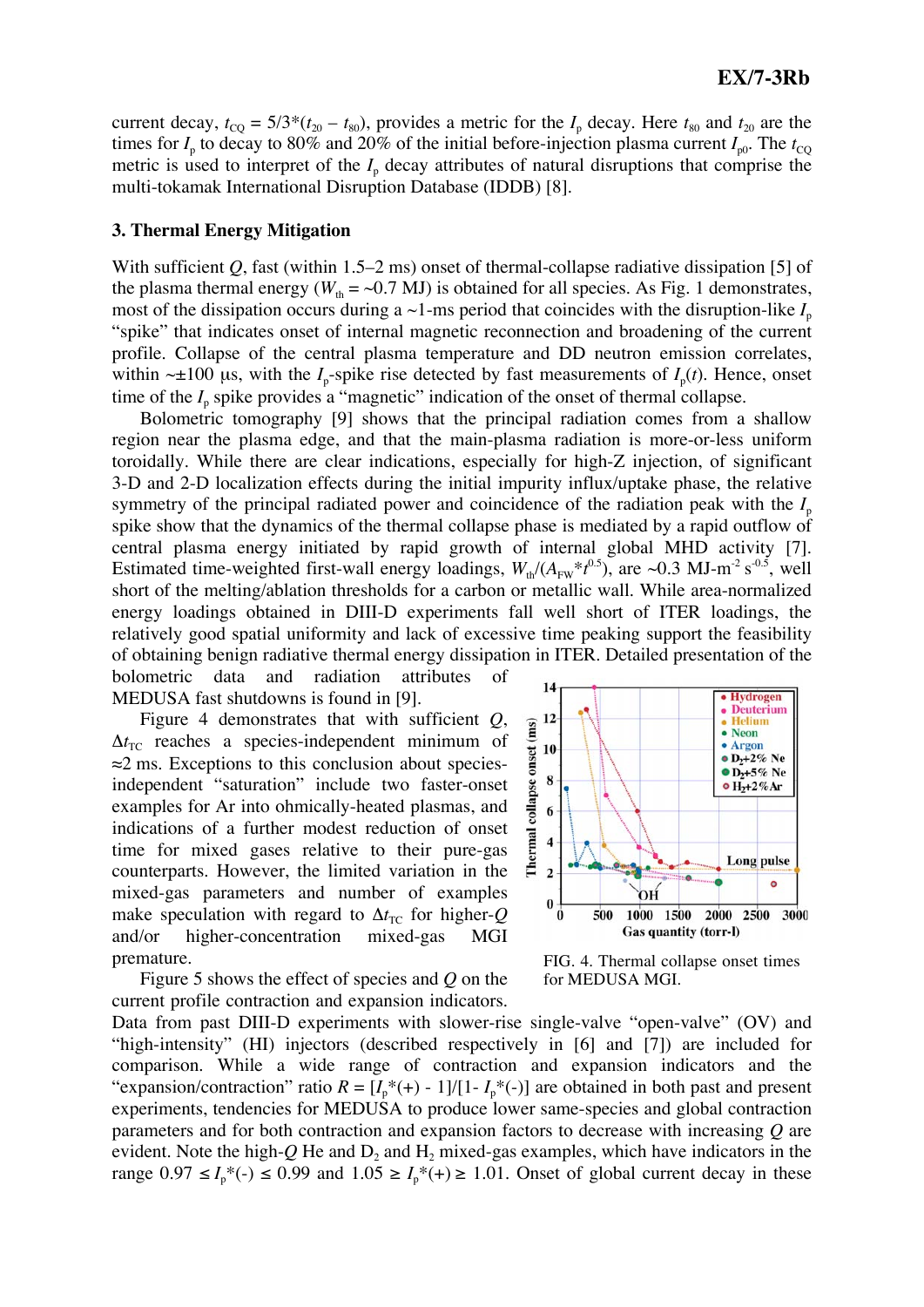examples proceeds with only minimal current profile contraction and subsequent MHDreconnection broadening.

Figures 4 and 5 collectively demonstrate that the *j*(*r*) contraction attributes (a measure of current channel contraction owed to initial influx of impurities and/or hydrogen), the thermal quench onset time, and the subsequent  $j(r)$  expansion owed to internal magnetic reconnection are ultimately approximately independent, with sufficient *Q*, of gas species and injection rate. These asymptotic behaviors suggest that magnetic rather than thermal diffusion in the edge sets the time-scale for the onset of the global MHD instability that effects "magnetic mixing" of the plasma core and edge regions [10], with subsequent onset of the  $I_{n}$ -spike-coincident thermal energy radiation pulse. Simulating these details of past and MEDUSA MGI provides a significant challenge to emerging 2D + *t* coupled MHD and radiation models [10,11]. The behaviors exhibited in Figs. 4 and 5 are inconsistent with the hypothesis that the inward propagation velocity of the radiation-produced "cold front" is some approximately constant fraction of the injected gas sound speed. The assimilation data presented below (Sec. 6) also show that simple constant-fraction assumptions about gas mixing ratios will not reproduce the species, mixture and *Q*-dependencies of the MEDUSA data.

## **4. Current Decay**

High-*Q* MGI in DIII-D consistently produces a fast  $I_p$  decay. With sufficient  $Q$ , poloidal crosssection normalized current decay times [8],  $t_{\text{CO}}/S$ , for MEDUSA MGI reach minimum values that are  $3.5-4.5$  ms/m<sup>2</sup> for He and  $2.5-3.5$  ms/m<sup>2</sup> for



FIG. 5. Current profile contraction and expansion indicators for DIII-D MGI. For MEDUSA, large-diameter symbols denote the highest *Q* data for each pure gas. Grey data points are for "open-valve" and "highintensity" DIII-D MGI [6,7].



FIG. 6. Area-normalized current quench times for MEDUSA MGI. To convert to decay times, multiply by  $S = \sim 1.9$  m<sup>2</sup>.

all other gases (Fig. 6). The fastest decays are 1.5–2.5 times slower than the fastest decays  $(\sim 1.7 \text{ ms/m}^2)$  obtained in natural DIII-D disruptions. Fast MGI decays in DIII-D with  $t_{\text{CQ}}/S \leq$  $\sim$ 6 ms/m<sup>2</sup> are well-correlated with substantial reduction of the vacuum vessel vertical displacement owed to vertical force impulse (Fig. 7) and (by inference) halo currents; hence we infer that all high-*Q* low-*Z* and high-*Z* MEDUSA examples provide effective mitigation of halo currents. The need for a relatively fast current decay to ensure vessel force and halo current mitigation in ITER is already well-recognized: note in Fig. 7 the high vessel impulse indications for "low- $Q$ " H<sub>2</sub>, D<sub>2</sub> and He MGI and for severe "natural" unmitigated vertical displacement events (VDEs) and vertically-unstable disruptions (VUDs).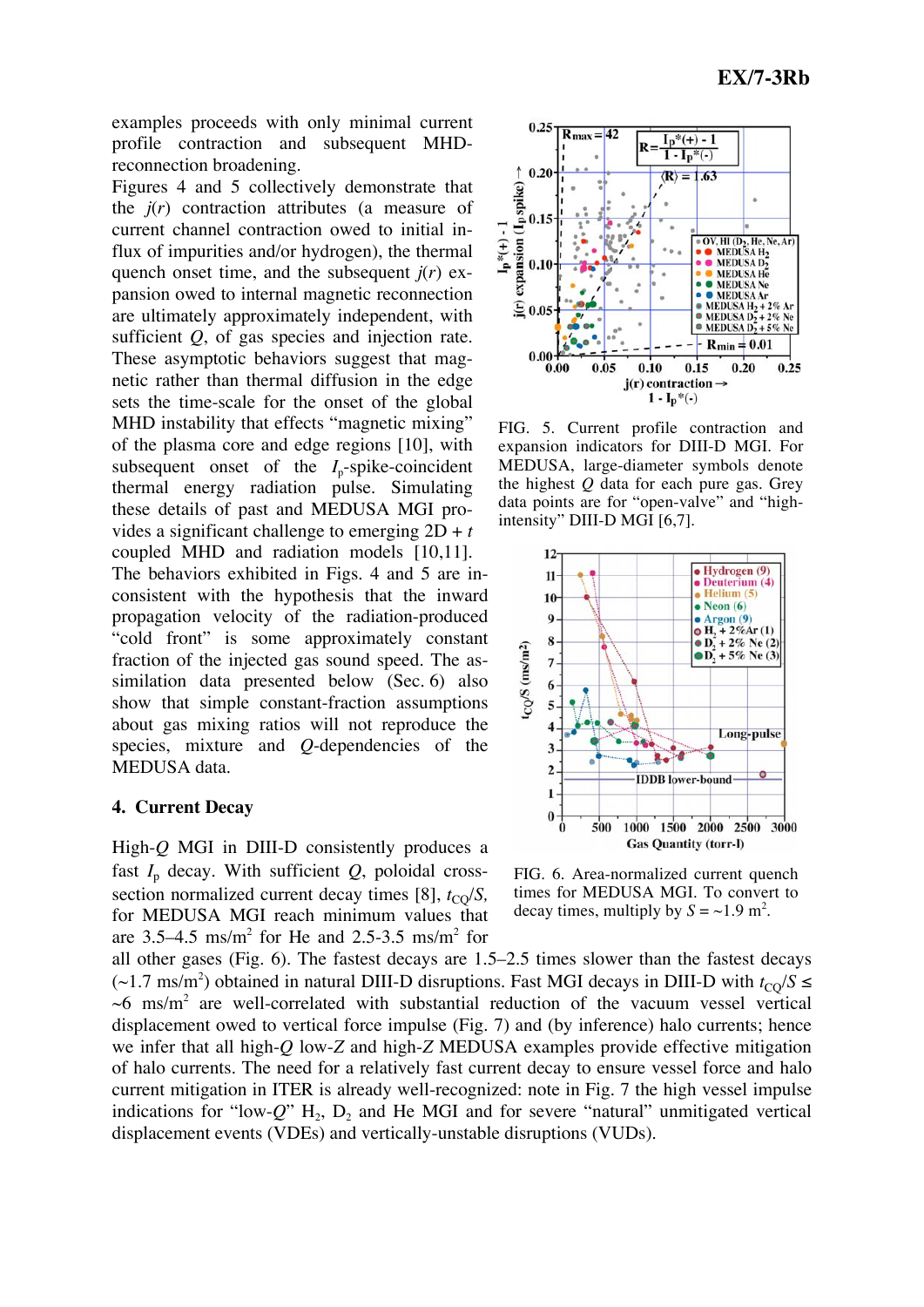#### **5. Added Electron Density and Runaway Electron Production**

Very high total electron densities,  $\geq 10^{22}$  m<sup>-3</sup> at, or shortly after onset of the current decay are required to guarantee mitigation of the Coulomb avalanche. The simple model invoked by Rosenbluth [1] shows that the total "no-avalanche" electron density,  $n_{\text{RB}}(10^{20} \text{ m}^3) = 8 \text{ } E(\text{V/m})$ , where *E* is the inplasma electric field, is  $\sim 4x10^{22}$  m<sup>-3</sup> for both DIII-D and ITER MGI under conditions where  $t_{\text{CQ}}/S$  approaches 2 ms/m<sup>2</sup> (e.g., Fig. 6). The maximum  $\bar{n}_{e}$ *l* obtained at CQ onset in MEDUSA experiments ranges from  $2x10^{21}$  m<sup>-2</sup> for Ne and Ar to  $5-7x10^{21}$  m<sup>-2</sup> for



FIG. 7. Area-normalized current decay times and vacuum vessel vertical impulse metric for MEDUSA MGI and "natural" disruptions and VDEs.

He,  $D_2+2\%$  Ne and H<sub>2</sub>+2\% Ar (Fig. 8). When the at-CQ-onset plasma configuration, likely impurity ionization states and the corresponding  $I_p$  decay rates are taken into account, peak  $n_e$ for Ne or Ar and He/H<sub>2</sub>+Ar are respectively estimated to be about  $6x10^{20}$  m<sup>-3</sup> and  $2x10^{21}$  m<sup>-3</sup>, and  $n_e$ (total)/ $n_{RB}$  ratios are 8%–10% for He and 2%–8% for other species (Fig. 9). There is no significant difference between same- $Q$  H<sub>2</sub> or  $D_2$  injection. Hydrogen/deuterium, helium and  $D_2$ + 2% Ne show a favorable  $(\sim Q^{1+\epsilon})$  scaling of  $\bar{n}_{e}$ *l* with increasing *Q*. Other species, including Ne, Ar and D<sub>2</sub> + 5% Ne, exhibit onset or attainment of "saturation" of  $\bar{n}_{e}l$  ( $\sim Q^{0}$ ) scaling) in their high-*Q* regimes.

Low levels ( $\le$  ~10 kA) of well-confined runaways that persist until closed core flux surfaces are lost near the end of the current decay are sometimes observed for high-*Q* Ne and Ar (9/14 examples). Subsequent single-valve experiments with  $\sim$ 300 torr-l neon injection have confirmed the runaway production tendencies for high-Z MGI shown in Fig. 9. All other MEDUSA fast shutdown examples are apparently runaway free.



FIG. 8. Line-integral density ("v2" interferometer chord) increments for MEDUSA MGI.



Fig. 9. Rosenbluth density fractions for MEDUSA MGI. Violet "RE" umbra denotes denotes examples with runaway electron production.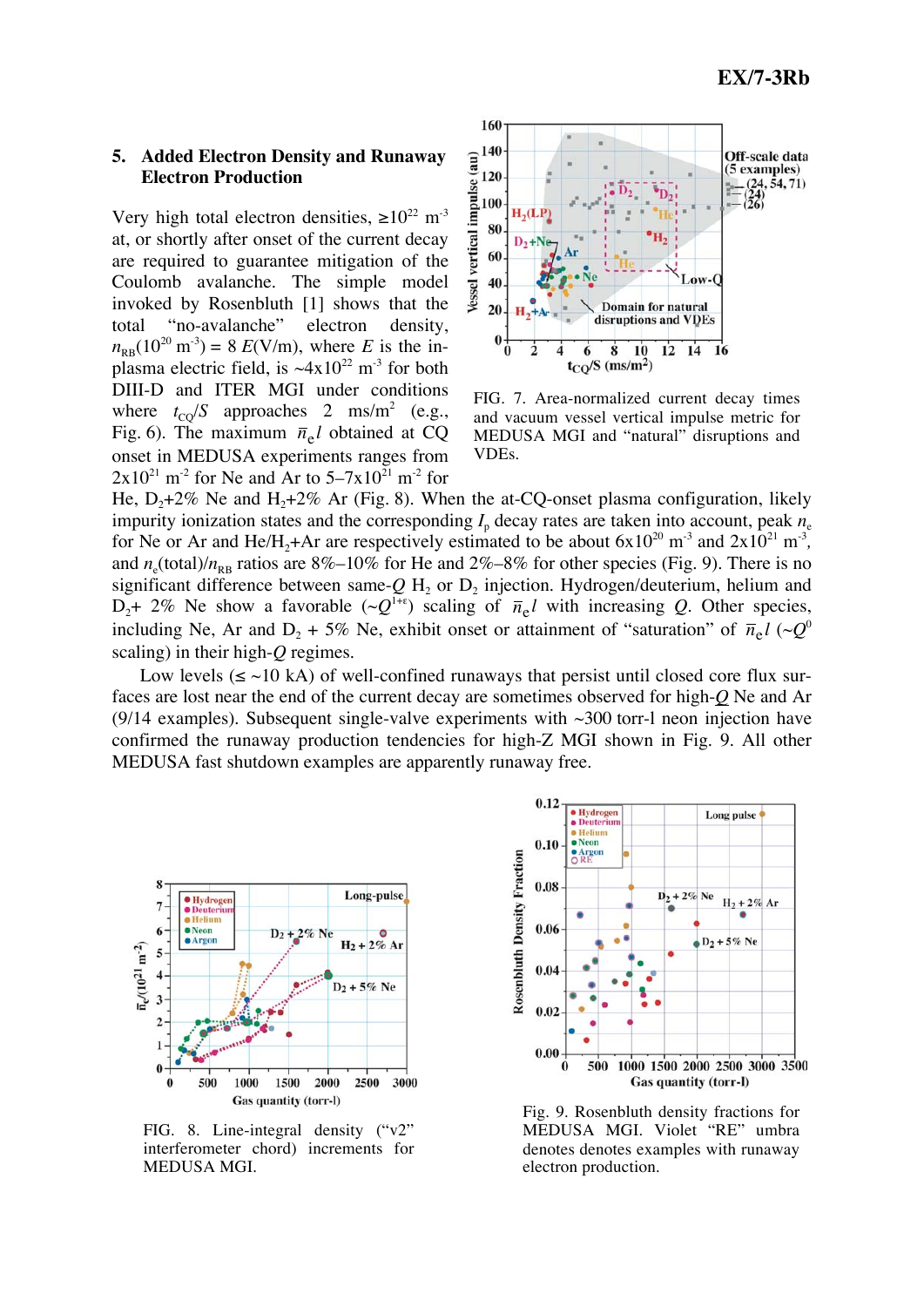#### **6. Gas Assimilation and Limits on Injection Duration**

The six-valve He or  $D_2$  injection capability of<br>MEDUSA is  $1.3x10^6$  torr-l/s  $(1.7x10^5$ MEDUSA is torr- $1/s = (1.7x10^5)$  $Pa-m<sup>3</sup>/s = 300$  g/s). Hence a 2-ms pulse can deliver 2500 torr-l =  $0.6$  g of He or D<sub>2</sub>. Past single-valve MGI experiments in DIII-D with slower-rise injectors demonstrate that only small fractions  $(\leq 0.1)$  of high-Z gases injected were actually assimilated (entrained in ionized form) in the plasma at, or soon after onset of  $I_p$  decay [7]. Similarly finite assimilation fractions  $(f_{\text{assim}} =$  $N_{\text{ion}}/N_{\text{gas}}$ ) are observed for the faster-rise, higher-*Q* MEDUSA pulses. However, the assimilation behaviors for low-Z and high-*Z* injection are quite different, and whether the injection pulse length is >2 ms or <2 ms is also important. For low-*Z* gases, helium provides the highest assimilation (Fig. 10):  $f_{\text{assim}}$  approaches 40% and increases with increasing *Q*, whereas same-*Q* pure  $H_2$  and  $D_2$  assimilations are appreciably lower, albeit with a favorable  $({\sim}Q<sup>1</sup>)$  quantity scaling. The behavior of mixed  $D_2$  + Ne is complex and dependant on the neon mixture. A 2% "weak" mixture significantly improves assimilation (and hence yields higher  $n_e$ ) relative to pure  $D_2$ ; a 5% "strong" mixture provides higher assimilation at modest *Q*, but assimilation falls below pure  $H_2$  or  $D_2$  levels at higher *Q*. The decline in assimilation for higher- $Q D_2 + 5\%$  Ne is similar to the assimilation behavior exhibited



Fig. 10. Low-*Z* data from Fig. 9, interpreted as an assimilation fraction.



FIG. 11. High-*Z* data from Fig. 9, interpreted as an assimilation fraction.

by pure neon (Fig. 11). Here, for pure neon or argon, the higher-*Q* assimilations are 0.1–0.2, albeit with what appears to be a different low-*Q* scaling behavior. In the "high-*Q*" regime relevant to runaway avalanche mitigation, both pure neon and argon MGI provide modest assimilation fractions, with no indication of favorable *Q* scaling.

The mixed  $D_2$  + Ne assimilation behaviors shown in Fig. 10 are remarkably "nonlinear", in the sense that the increase in  $n_e$  is generally much greater than the small increment of electron content that the neon admixture provides. For example, 600 torr-l of  $D_2+2\%$ Ne, which provides 8% increase in total electron input relative to 600 torr-l D<sub>2</sub>, yields an  $\sim$ 80% increase in  $n_e$  and  $f_{\text{assim}}$ . A similar ~10-x "gain" in assimilation fraction relative to  $D_2$  is obtained at low- $Q$  for  $D_2 + 5\%$ Ne, but the "gain" diminishes and eventually becomes negative as *Q* is increased. The assimilation behaviors evidenced by Fig. 10 are clearly not consistent with a simple "fixed mixing ratio" assumption about electron uptake during mixed-gas MGI.

A single long-pulse experiment with He demonstrates that gas delivered after onset of the plasma current decay is appreciably less well assimilated than gas injected before thermal collapse onset. Hence "long-pulse" He injection, with a  $\sim$ 3-ms duration, yields little further increase in  $n_e/n_{\text{RB}}$ . Similar indications of diminished assimilation are seen for long-pulse ( $>$   $\sim$ 3 ms) H<sub>2</sub> and Ar injection. Given that  $\Delta t_{TC}$  approaches 2 ms at high *Q* (Fig. 4), for maximum assimilation,  $t_{\text{ini}}$  for both low-Z and high-Z gas should ideally be  $\leq 2$  ms. As Table I demonstrates, this "short-pulse" criterion is satisfied by most MEDUSA examples.